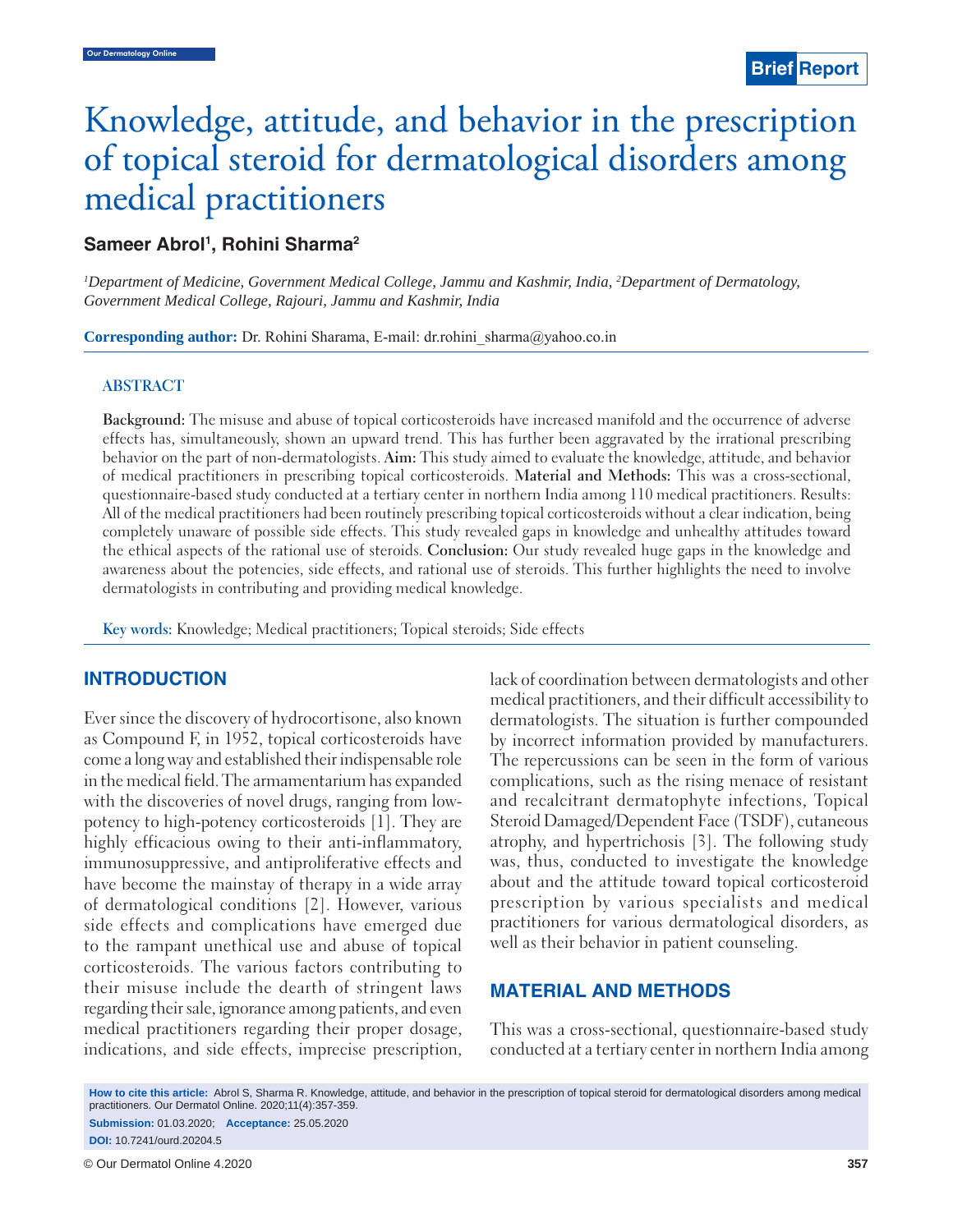various medical practitioners to assess the knowledge, attitude, and steroid prescribing behavior of medical professionals in various dermatological disorders.

All medical graduates with an M.B.B.S degree, a postgraduate degree, or a diploma in various specialties were included in the study and a written informed consent was taken from each of them. A total of 110 participants were willing to participate in a survey in questionnaire form. The questionnaire was selfdesigned in view of lack of any such questionnaire available (Table 1). Following the distribution of the questionnaires and their completion, feedback was taken on whether the study helped in creating more awareness regarding the menace of topical corticosteroid abuse.

Statistical analysis was performed using the software Epi Info. Wherever necessary, Fischer's exact test was used to compare variables. A p value below 0.5 was interpreted as statistically significant.

# **RESULTS**

A total of 110 medical professionals participated in the study, among which 64 (58.1%) were M.B.B.S graduates,

**Table 1:** Study questionnaire.

|   | Speciality                                                                                                                                                          |        |
|---|---------------------------------------------------------------------------------------------------------------------------------------------------------------------|--------|
| 2 | Do you prescribe topical steroids                                                                                                                                   | Yes/No |
| 3 | Indication for prescribing topical steroids                                                                                                                         |        |
| 4 | Were you sure of the dermatological diagnosis                                                                                                                       | Yes/No |
| 5 | Which topical steroid do you most commonly prescribe                                                                                                                |        |
| 6 | Are you aware of the various potencies of topical steroid                                                                                                           | Yes/No |
| 7 | Do you know about the various side effects of topical steroid                                                                                                       | Yes/No |
| 8 | Do you refer the patient to a dermatologist before prescribing<br>topical steroid for a dermatological disorder                                                     | Yes/No |
| 9 | Was the patient referred to a dermatologist on development of<br>various complications or worsening of the skin condition after<br>the topical steroid prescription | Yes/No |

| Table 2: Distribution of medical specialties. |
|-----------------------------------------------|
|-----------------------------------------------|

| 1 | <b>MBBS(MEDICAL OFFICERS)</b> | 34             |
|---|-------------------------------|----------------|
|   | <b>MBBS(JUNIOR RESIDENTS)</b> | 30             |
|   | <b>DERMATOLOGISTS</b>         | 3              |
|   | <b>PHYSICIANS</b>             | 7              |
|   | <b>GYNAECOLOGISTS</b>         | 6              |
|   | <b>PAEDIATRICIANS</b>         | 3              |
|   | <b>SURGEONS</b>               | 5              |
|   | <b>ENT SPECIALISTS</b>        | 6              |
|   | <b>OPHTHALMOLOGISTS</b>       | 3              |
|   | <b>ORTHOPAEDICIANS</b>        | 3              |
|   | <b>PSM</b>                    | 3              |
|   | <b>PHARMACOLOGISTS</b>        | 3              |
|   | <b>MICROBIOLOGISTS</b>        | $\mathfrak{p}$ |
|   | <b>PATHOLOGISTS</b>           | $\mathfrak{p}$ |

© Our Dermatol Online 4.2020 **358**

and the other 46 (41.8%) were either postgraduates or diploma holders. Table 2 shows the distribution of their medical specialties. All of the participants had, in their practice, prescribed topical steroids to patients with various dermatological indications. Only 21 (19%) were most often sure about the dermatological diagnosis, whereas the other 89 (80.9%) were most often unsure. The most common indication for which 55 (50%) of the practitioners prescribed topical steroid was tinea, followed by general-purpose/fairness creams (37%/33.6%). Out of the 110 practitioners, 32 (29%) prescribed steroids even in an uncertain diagnosis. Various indications for topical steroid application are listed in Table 3. The most commonly used topical steroid was betamethasone, which was used by 32 (29%) of the medical practitioners in their routine practice, followed by mixed-combination creams used by 29 (26.3%); the rest is listed in Table 4. Only 27 (24.5%) were aware of the potencies of steroids. Out of the 110 medical practitioners, only 7 (6.3%) and 24 (21.8%) were aware of the various side effects of topical steroids. Unfortunately, only 11 (10%) referred a patient suffering from a dermatological disease to a dermatologist at the first visit, and a meager 27 (24.5%) did so following the absence of improvement of a skin disease, its worsening, or development of side effects.

## **DISCUSSION**

Since their discovery, the use of topical steroids has revolutionized the treatment of various dermatoses, which can be attributed to their immediate relief from the various modes of action, such as immunosuppression, antiproliferation, antiangiogenic, and anti-inflammatory effects [4]. Over the years,

**Table 3:** Distribution of indications for the use of topical steroids.

|                | <b>TINEA</b>                             | 55 |
|----------------|------------------------------------------|----|
| $\mathcal{P}$  | <b>GENERAL PURPOSE/ FAIRNESS CREAMS</b>  | 37 |
| 3              | UNSURE DIAGNOSIS                         | 32 |
| $\overline{4}$ | <b>MELASMA</b>                           | 31 |
| 5              | <b>ACNE</b>                              | 25 |
| 6              | <b>ECZEMA</b>                            | 20 |
|                | <b>PSORIASIS</b>                         | 19 |
| 8              | <b>LICHEN PLANUS</b>                     | 12 |
| 9              | MISCELLANEOUS(KELOIDS, INSECT BITES etc) | 10 |

**Table 4:** Most commonly used steroids.

|               | <b>BETAMETHSAONE</b>     | 32 |
|---------------|--------------------------|----|
| $\mathcal{P}$ | <b>MIXED COMBINATION</b> | 29 |
| 3             | <b>CLOBETASOL</b>        | 17 |
|               | <b>MOMETASONE</b>        | 15 |
| 5             | <b>BECLOMETHASONE</b>    | 10 |
|               | <b>OTHERS</b>            |    |